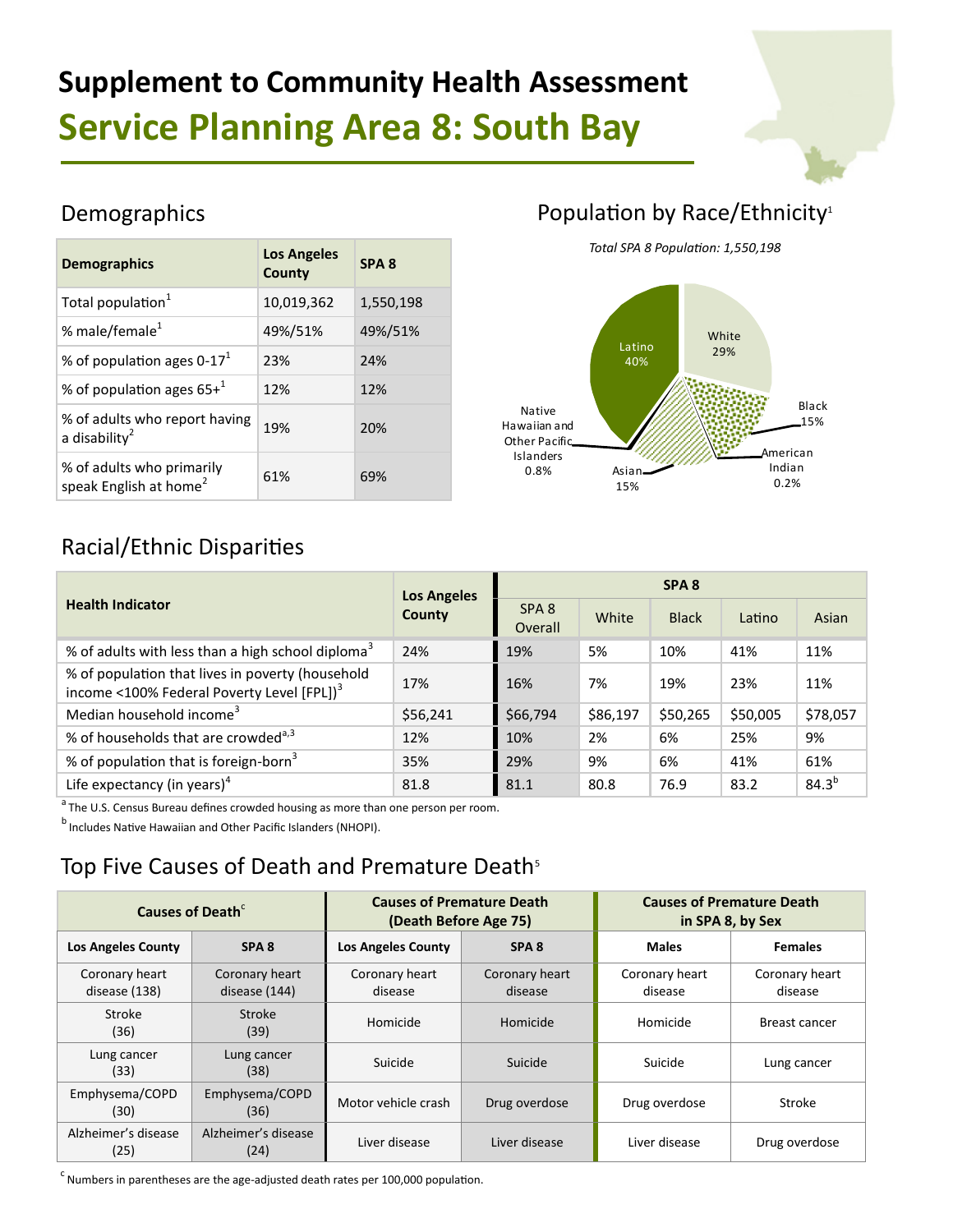## Health Indicators<sup>d</sup>

| <b>Social Environment</b>                                                                                                                                     | <b>Los Angeles County</b> | SPA <sub>8</sub>            |
|---------------------------------------------------------------------------------------------------------------------------------------------------------------|---------------------------|-----------------------------|
| <b>Housing and Homelessness</b>                                                                                                                               |                           |                             |
| Homeless Population <sup>e,6</sup>                                                                                                                            | 35,524                    | 2,167                       |
| % of households with high housing burden (pay more than 30% of income on housing costs) <sup>3</sup>                                                          | 52%                       | 49%                         |
| Education                                                                                                                                                     |                           |                             |
| % of schools that have API score greater than or equal to 800 <sup>f,7</sup>                                                                                  | 38%                       | 45%                         |
| <b>Food Security</b>                                                                                                                                          |                           |                             |
| % of households with incomes <300% FPL that are food insecure <sup>g,2</sup>                                                                                  | 31%                       | 37%                         |
| Average % of students in public schools eligible for free or reduced price meals <sup>8</sup>                                                                 | 67%                       | 58%                         |
| <b>Physical Environment</b>                                                                                                                                   | <b>Los Angeles County</b> | SPA <sub>8</sub>            |
| <b>Community Safety</b>                                                                                                                                       |                           |                             |
| % of adults who perceive their neighborhood to be safe from crime <sup>2</sup>                                                                                | 84%                       | 86%                         |
| Average annual death rate for firearm homicide per 100,000 population <sup>9</sup>                                                                            | 5.4 deaths                | 6.4 deaths                  |
| <b>Livable Communities</b>                                                                                                                                    |                           |                             |
| % of adults who use walking paths, parks, playgrounds or sport fields in their neighborhood <sup>2</sup>                                                      | 52%                       | 55%                         |
| % of adults whose neighborhoods do not have walking paths, parks, playgrounds, or sports<br>fields in their neighborhood <sup>2</sup>                         | 14%                       | 12%                         |
| Commute time to work $> 1$ hour <sup>3</sup>                                                                                                                  | 12%                       | 10%                         |
| <b>Access to Medical and Dental Care<sup>2</sup></b>                                                                                                          | <b>Los Angeles County</b> | SPA <sub>8</sub>            |
| % of adults ages 18-64 years who are uninsured                                                                                                                | 29%                       | 27%                         |
| % of children who are uninsured                                                                                                                               | 5%                        | 3% (statistically unstable) |
| % of adults who reported difficulty accessing medical care                                                                                                    | 32%                       | 29%                         |
| % of adults who do not have dental insurance                                                                                                                  | 52%                       | 49%                         |
| % of adults who did not obtain dental care in the past year because they could not afford it                                                                  | 30%                       | 27%                         |
| % of children who do not have dental insurance                                                                                                                | 22%                       | 19%                         |
| % of children ages 3-17 years who did not obtain dental care in the past year because they<br>could not afford it                                             | 13%                       | 12%                         |
| % of adults who did not obtain needed prescription medication in the past year because they<br>could not afford it                                            | 15%                       | 15%                         |
| <b>Health Status</b>                                                                                                                                          | <b>Los Angeles County</b> | SPA <sub>8</sub>            |
| Adults, Mothers, Adolescents                                                                                                                                  |                           |                             |
| % of adults who perceive their health is fair/poor <sup>2</sup>                                                                                               | 21%                       | 18%                         |
| % of live births where mother received prenatal care during the first trimester of pregnancy <sup>10</sup>                                                    | 82%                       | 80%                         |
| % of children ages 6 months-5 years whose mothers breastfed at least 6 months <sup>2</sup>                                                                    | 45%                       | 42%                         |
| Rate of births (per 1,000 live births) to females 15-19 years <sup>10</sup>                                                                                   | 28                        | 26                          |
| <b>Mental Health</b>                                                                                                                                          |                           |                             |
| % of adults ever diagnosed with depression <sup>2</sup>                                                                                                       | 12%                       | 11%                         |
| % of population with incomes ≤200% FPL with an estimated need for mental health services<br>who received publicly funded mental health services <sup>11</sup> | 45%                       | 60%                         |
| % of adults who tried to access mental health care in the past year <sup>2</sup>                                                                              | 8%                        | 7%                          |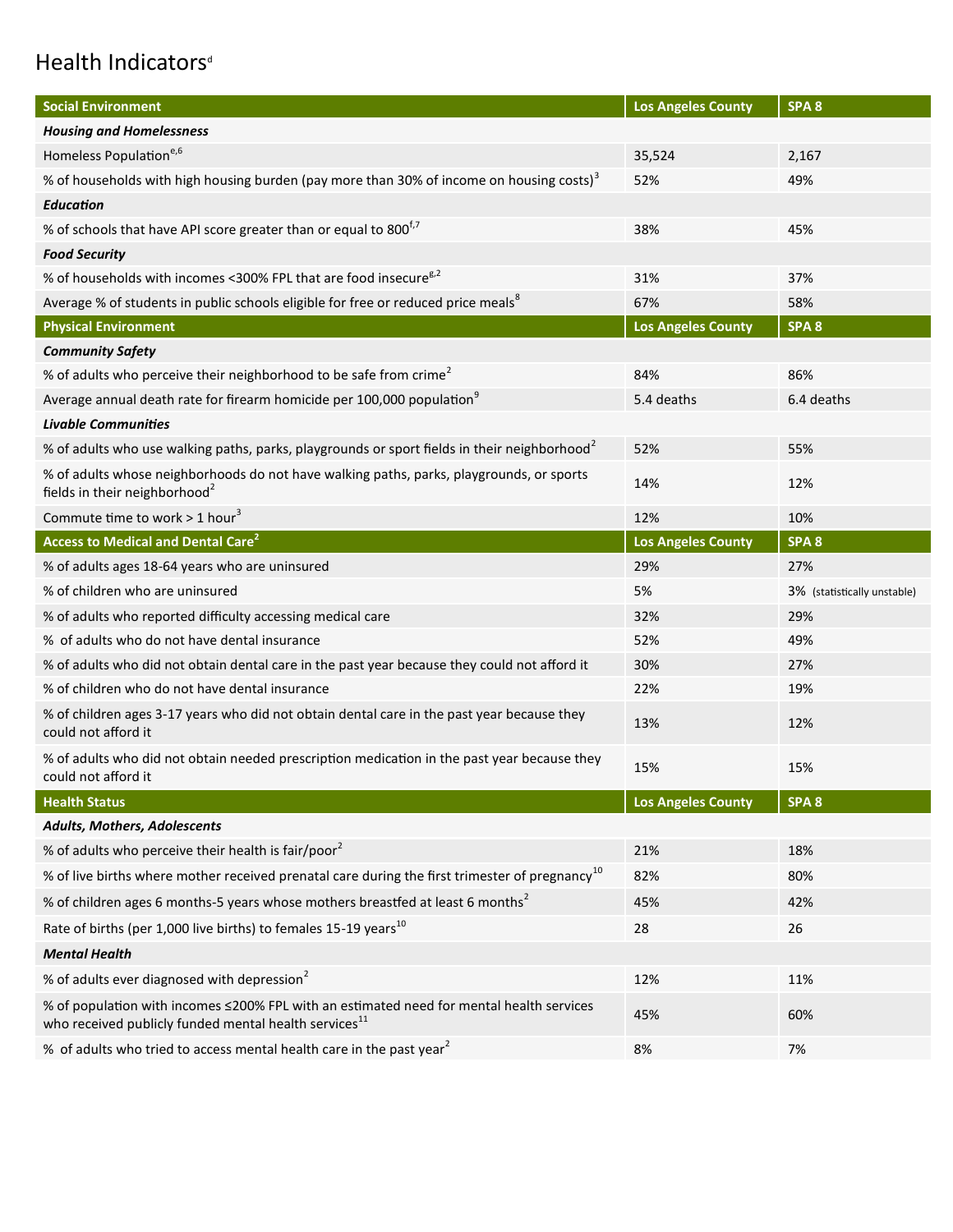| <b>Preventive Services</b>                                                                                                               | <b>Los Angeles County</b> | SPA <sub>8</sub> |
|------------------------------------------------------------------------------------------------------------------------------------------|---------------------------|------------------|
| % of women ages 18-65 years who had a Pap smear within the past 3 years <sup>2</sup>                                                     | 83%                       | 83%              |
| % of women ages 50-74 years who had a mammogram within past 2 years <sup>2</sup>                                                         | 80%                       | 76%              |
| % of adults ages 50-75 years who are current with colorectal cancer screening <sup>h,12</sup>                                            | 65%                       | 70%              |
| % of adults ages 65+ years vaccinated against influenza in the past year <sup>2</sup>                                                    | 64%                       | 64%              |
| % of adults ages 65+ years who ever received a pneumococcal vaccination <sup>2</sup>                                                     | 61%                       | 63%              |
| % of girls ages 13-17 years vaccinated (at least one dose) against Human Papillomavirus (HPV) <sup>2</sup>                               | 45%                       | 37%              |
| % of kindergarten entrants who are exempt from school immunization requirements due to<br>their parents'/guardians' personal beliefsi,13 | 2.2%                      | 1.9%             |
| <b>Chronic Disease</b>                                                                                                                   | <b>Los Angeles County</b> | SPA 8            |
| % of adults who are obese <sup>2</sup>                                                                                                   | 24%                       | 23%              |
| % of children grades 5, 7 and 9 who are obese <sup>14</sup>                                                                              | 22%                       | 21%              |
| % of children with asthma <sup>2</sup>                                                                                                   | 9%                        | 12%              |
| % of adults diagnosed with diabetes <sup>2</sup>                                                                                         | 10%                       | 10%              |
| % of adults diagnosed with hypertension <sup>2</sup>                                                                                     | 24%                       | 25%              |
|                                                                                                                                          |                           |                  |
| Communicable Disease                                                                                                                     | <b>Los Angeles County</b> | SPA <sub>8</sub> |
| Incidence of HIV Diagnosis (annual new cases per 100,000) <sup>15</sup>                                                                  | 19                        | 21               |
| Incidence of Chlamydia (annual new cases per 100,000) <sup>16</sup>                                                                      | 521                       | 490              |
| Incidence of Gonorrhea (annual new cases per 100,000) <sup>16</sup>                                                                      | 123                       | 117              |
| Incidence of Tuberculosis (annual new cases per 100,000) <sup>17</sup>                                                                   | $\overline{7}$            | 5                |
| <b>Health Behaviors<sup>2</sup></b>                                                                                                      | <b>Los Angeles County</b> | SPA <sub>8</sub> |
| % of adults who obtain recommended amount of aerobic exercise each week <sup>k</sup>                                                     | 62%                       | 64%              |
| % of children ages 6-17 years who obtain recommended amount of exercise each week                                                        | 29%                       | 30%              |
| % of adults who consume 5 or more servings of fruits and vegetables daily                                                                | 16%                       | 17%              |
| % of adults who consume fast food at least one time per week                                                                             | 40%                       | 39%              |
| % of children who consume fast food at least one time per week                                                                           | 51%                       | 53%              |
| % of adults who consume at least one soda or sweetened beverage per day                                                                  | 36%                       | 38%              |
| % of children who consume at least one soda or sweetened beverage per day                                                                | 38%                       | 40%              |
| % of adults who report binge drinking in the past month <sup>m</sup>                                                                     | 15%                       | 16%              |

 $^d$  Unless otherwise stated, adults are 18-64 years old and children are 0-17 years.

 $e^e$  Shelter & street count only. Excludes cities of Long Beach, Pasadena, and Glendale.

<sup>f</sup> The Academic Performance Index (API) reflects a school's performance level based on statewide assessments. The California State Board of Education set 800 as the API target for all schools.

 $<sup>g</sup>$  Food insecurity is limited or uncertain availability of nutritionally adequate and safe foods or limited or uncertain ability to acquire acceptable foods in socially acceptable</sup>  $ways.<sup>18</sup>$ 

<sup>h</sup> The U.S. Preventive Services Task Force recommends screening for colorectal cancer using annual fecal occult blood testing, or sigmoidoscopy every 5 years or colonoscopy every 10 years.

<sup>i</sup>Schools from Long Beach and Pasadena and schools with enrollment of less than 10 students were excluded from analysis.

<sup>j</sup> Cases do not include those reported in cities of Long Beach and Pasadena.

k Per the U.S. Department of Health and Human Services, to meet Physical Activity Guidelines for aerobic activity at least one of the following at least one of the following criteria must be fulfilled: 1) Vigorous activity for at least 75 minutes a week, 2) Moderate activity for at least 150 minutes a week, or 3) A combination of vigorous and moderate activity for at least 150 minutes a week.

Per the U.S. Department of Health and Human Services, children and adolescents should do 60 minutes (1 hour) or more of physical activity each day to meet recommendations. Activities measured included: walk, bike skateboard to or from school; participation in team sports; bicycling, rollerblading, skateboarding, etc.; other activities like physically interactive video games - DDR, Wii Sport or Fit; gymnastics, dance, karate, or similar type class.

 $^{\rm m}$  Binge drinking for females is drinking four or more drinks and for males, five or more drinks on one occasion at least one time in the past month.